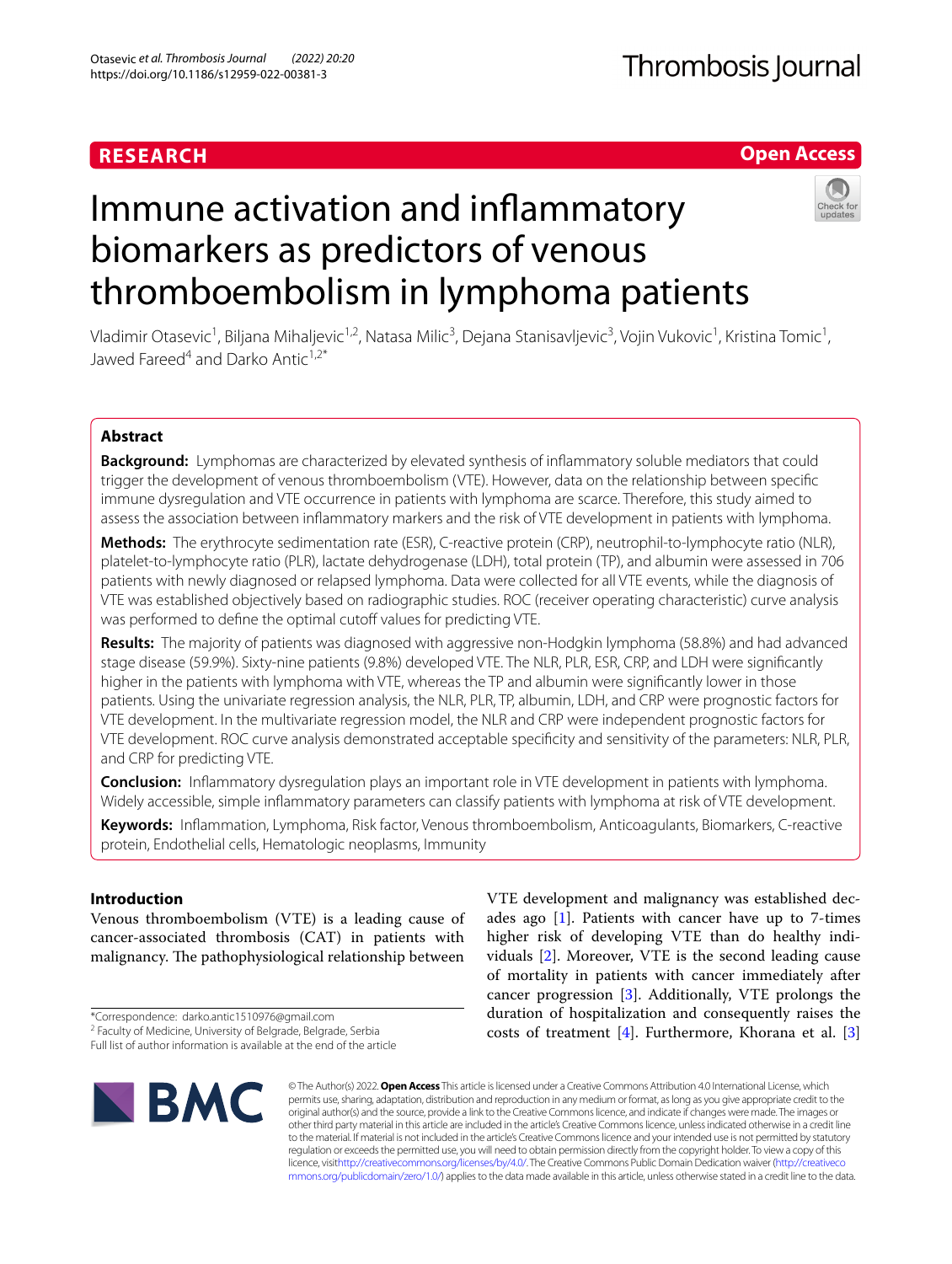identifed CAT as the leading cause of mortality in ambulatory patients with active malignancy receiving chemotherapy. The clinical consequences and financial burden of VTE in specifc groups of cancer patients have been gaining increased attention [\[5\]](#page-8-4).

Lymphomas comprises a heterogenous group of clonal hematological neoplasms that are characterized by varying clinical course, from utterly indolent to extremely aggressive  $[6]$  $[6]$ . Their biological diversity is reflected in various mechanisms through which the disease advances and causes complications. A particular pathophysiological feature of lymphomas is immune dysregulation, which is deeply related to activation of infammation. Multiple pro-infammatory cytokines have a principal role in lymphomagenesis: interleukin (IL)  $6$  (IL- $6$ ) is related to Th17 immune response that has association with non-Hodgkin lymphoma (NHL). In addition, IL-10 gene polymorphisms are linked to elevated risk of NHL development and higher levels of tumor necrosis factor alpha (TNF-α) are associated with developing particular types of NHL [[7\]](#page-8-6). The level and nature of inflammation dysregulation vary between diferent types of lymphomas [[8\]](#page-8-7). In patients with a compromised immune system due to both malignancy (primary disease) and cancer treatment, the possibility of infections is substantial, which can generate circumstances for VTE complications  $[9]$  $[9]$ . The pathways that trigger infammation are subject to fne modulation and difer based on the type of lymphoma. However, infammation has been classically assessed by white blood cell (WBC) count and standardized acute phase reactants including C-reactive protein (CRP), sedimentation rate, and fbrinogen level. Moreover, the neutrophilto-lymphocyte ratio (NLR) and platelet-to-lymphocyte ratio (PLR) are newer biomarkers for systemic infammation  $[10]$  $[10]$ . The NLR and PLR have been widely studied in diferent medical felds, where they have demonstrated prognostic signifcance of various outcomes [[11](#page-8-10)[–14](#page-8-11)]. Additionally, their potential strength for predicting VTE in cancer patients receiving chemotherapy has been emphasized in several recently published studies [[15,](#page-8-12) [16](#page-8-13)]. However, their predictive performance and reliability have not been evaluated in patients with lymphoma.

Infammation and infammation-related conditions are associated with an increased risk of VTE due to dysregulation of multiple pathophysiological pathways, including venous stasis, hypercoagulability, infammation, IL-6 expression, and inhibition of natural inhibitors of coagulation and anticoagulants  $[17]$ . The inflammatory and thrombotic pathways overlap [[17\]](#page-8-14). Regarding responses to infammation, besides other stimuli, endothelial cells transform towards prothrombotic phenotype by increasing expression of leukocyte adhesion molecules (P- and E-selectin), tissue factor (TF), and angiopoietin2 (Angpt2). These modifications result in a loss of vascular integrity coupled with lowered expression of antithrombotic molecules and overexpression of procoagulants (complement efectors, coagulation factors, thrombin, and VIIa and Xa)  $[18]$  $[18]$ . Furthermore, inflammatory cytokines, such as P-selectin, formation of luminal von Willebrand factor, and TF expression lead to recruitment and activation of monocytes, neutrophils, platelets, and coagulation activation [\[18](#page-8-15), [19\]](#page-8-16). At the same time, fbrinolysis system is partially impaired by elevated levels of prothrombin activator inhibitor-1 (PAI-1) [\[18](#page-8-15)]. Immunothrombosis, a relatively new term coined by Engelmann and Massberg, [\[20](#page-8-17)] emphasizes the role of innate immunity in VTE development. However, data on the relationship between specifc immune dysregulation in patients with lymphoma and VTE occurrence are scarce. Therefore, our study aimed to assess the association between infammatory markers and the risk of VTE development in patients with lymphoma receiving chemotherapy and evaluate the relationship between VTE and treatment course in patients with lymphoma.

## **Methods**

# **Study population**

The study included 706 patients with newly diagnosed or relapsed lymphomas (including NHL and Hodgkin lymphoma [HL] and excluding chronic lymphocytic leukemia [CLL] and the leukemic phases of all lymphomas) at the Clinic for Hematology, University Clinical Center of Serbia (UCCS). The study protocol has been approved by the UCCS's Ethics Committee, and written informed consent was obtained from all participants. The time frame in which eligible patients were recruited was from January 2010 to November 2019. Patients with CLL and other leukemic phases of lymphomas were excluded because their diferential WBC count is shifted and afect the NLR and PLR, rendering these values invalid. Data of patients with newly diagnosed and relapsed lymphoma were collected for all VTE events. VTE was diagnosed objectively based on radiographic studies, including compression ultrasonography, contrast-enhanced thoracic computed tomography, and magnetic resonance imaging of central nervous system (CNS) thrombosis, as well as clinical examination and laboratory evaluation. All probable cases of VTE were reviewed by a fnal diagnosis committee composed of two specialists (an internist and a radiologist).

### **Laboratory investigations**

Blood samples from patients with lymphoma included in the study were collected using vacuum tubes. Samples were anticoagulated with EDTA, and machineautomatized complete blood count (CBC) with leukocyte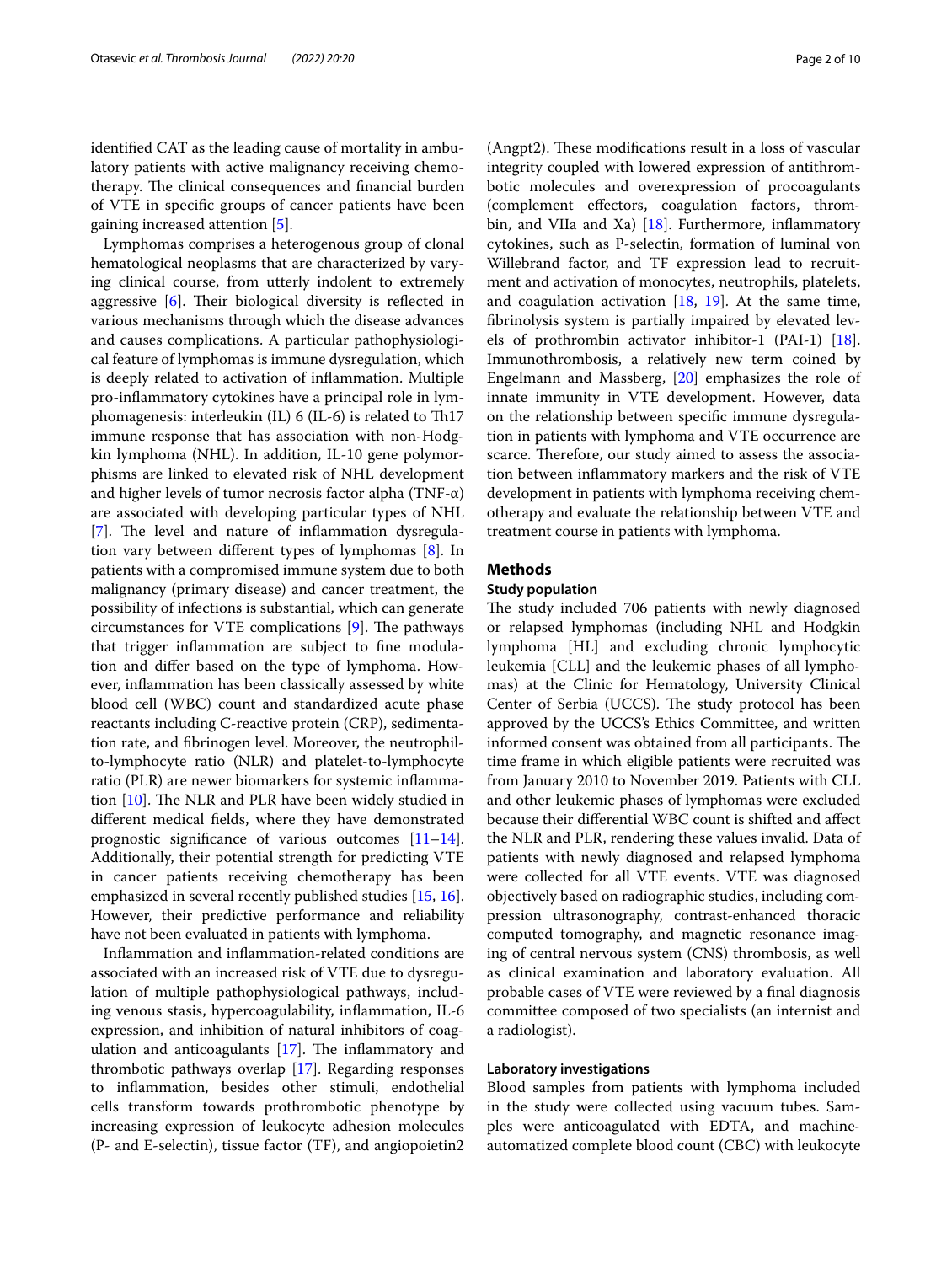differential counts was performed. The NLR and PLR were calculated using the CBC with leukocyte diferential counts. Citrated blood samples were analyzed in batches using commercially available ELISA kits at the University Clinical Center of Serbia. Furthermore, the following biochemical parameters were analyzed: erythrocyte sedimentation rate (ESR), C-reactive protein (CRP), lactate dehydrogenase (LDH), fbrinogen, total protein (TP), and albumin.

#### **Statistical analysis**

Categorical variables are displayed as counts with percentages, and numerical variables are presented as medians with ranges. Normality of distribution was assessed using the Kolmogorov–Smirnov test. LDH, TP, and albumin were transformed to dichotomous categorical variables and defned as "under the lower reference range limit," "in the reference range," or "over the upper reference range limit." Diferences between patients with lymphoma who developed thrombosis and those without thrombosis were assessed using the Mann-Whitney test for numerical variables and the chi-square test for categorical variables. ROC (receiver operating characteristic) curve analysis was used to define the best cutoff values for predicting VTE. Multivariate logistic regression analysis was performed to identify signifcant predictors of thrombosis in patients with lymphoma. Signifcant variables from the univariate logistic regression analysis were fitted into the multivariate analysis. The results are presented as odds ratios (ORs) with corresponding 95% confdence intervals (CIs). Statistical signifcance was set at *p*<0.05. Statistical analysis was performed using IBM SPSS statistical software (SPSS for Windows, release 25.0, SPSS, Chicago, IL, USA).

## **Results**

The mean age of the patients included in the study was 52.8years (range, 18–89 years); 53% of the patients were men. A total of 415 patients (58.8%) had aggressive NHL, 172 (24.3%) had indolent NHL, and 119 (16.9%) had HL. Most of the patients were newly diagnosed (90.4%) and had advanced stage disease, with Ann Arbor stages III and IV accounting for 20.6 and 39.3% of the cases, respectively. Most patients had good performance status (Eastern Cooperative Oncology Group Performance Status [ECOG PS] 0–1: 81.7%;), and B symptoms were present in 55.8% of patients. A "bulky" tumor mass (lymphoma masses or conglomerate of lymph node masses that measure  $>7$  cm) was observed in 30.7% of the patients, and mediastinal involvement was found in 31.4% of the patients.

The median follow up was 25 months. Sixty-nine patients (9.8%) developed VTE events: 39 developed deep vein thrombosis (DVT) of the extremities, three developed abdominal vein thrombosis, 12 developed superfcial vein thrombosis, 11 developed jugular vein thrombosis, and 16 developed pulmonary embolisms (some patients had more than one thrombotic event). Most patients (59.4%) had symptomatic VTE (41/69). The majority of patients developed VTE during treatment (52.1%). However, 46.5% of patients were diagnosed with VTE prior to treatment initiation, and 1.2% developed VTE after completion of treatment. VTE was more frequent in the patients with aggressive lymphoma (11.8%) than in those with HL (8.4%) and indolent lymphoma (5.3%) (Table [1\)](#page-2-0). None of the patients with lymphoma with disease dissemination in the CNS developed VTE. Most patients with lymphoma with VTE had advanced stage disease (stage III, 29%; stage IV, 34.8%).

The demographic and clinical characteristics of lymphoma patients with and without VTE are pre-sented in Table [2.](#page-3-0) Compared with patients without VTE, the NLR, PLR, ESR, CRP, and LDH were signifcantly higher in the patients with lymphoma with VTE (*p*=0.001, *p*=0.001, *p*=0.023, *p* < 0.001, and *p*=0.035, respectively), whereas the TP and albumin were significantly lower ( $p = 0.024$  and  $p = 0.032$ , respectively). In the patients with difuse large B-cell lymphoma (DLBCL),  $IPI > 1$  (intermediate/high risk group) was more frequent in those with VTE  $(p=0.027)$ .

In the univariate regression analysis, the NLR, PLR, TP, albumin, LDH, and CRP were found to be prognostic factors for VTE development in the patients with lymphoma (Table  $3$ ). In the subgroup analysis of superfcial vein thrombosis events exclusion, both NLR and PLR remained prognostic factors for VTE development. B-symptomatology, a "bulky" tumor mass, mediastinal involvement, and ECOG PS were the signifcant clinicopathological prognostic factors for VTE development in the patients with lymphoma (*p*=0.001, *p*=0.001, *p*=0.005, and *p*=0.015, respectively) (Table [3](#page-3-1)). In the multivariate regression model, the NLR and CRP were found to be independent prognostic factors for VTE development in the patients

<span id="page-2-0"></span>**Table 1** VTE incidence according to type of lymphoma

| Lymphoma type    | VTE $n$ $%$    |
|------------------|----------------|
| Indolent NHI     | 9/170 (5.3%)   |
| Aggressive NHL   | 49/415 (11.8%) |
| SLL.             | $1/2(50\%)$    |
| Hodgkin lymphoma | 10/119 (8.4%)  |

Legend: *VTE* venous thromboembolism, *NHL* non-Hodgkin lymphoma, *SLL* small lymphocytic lymphoma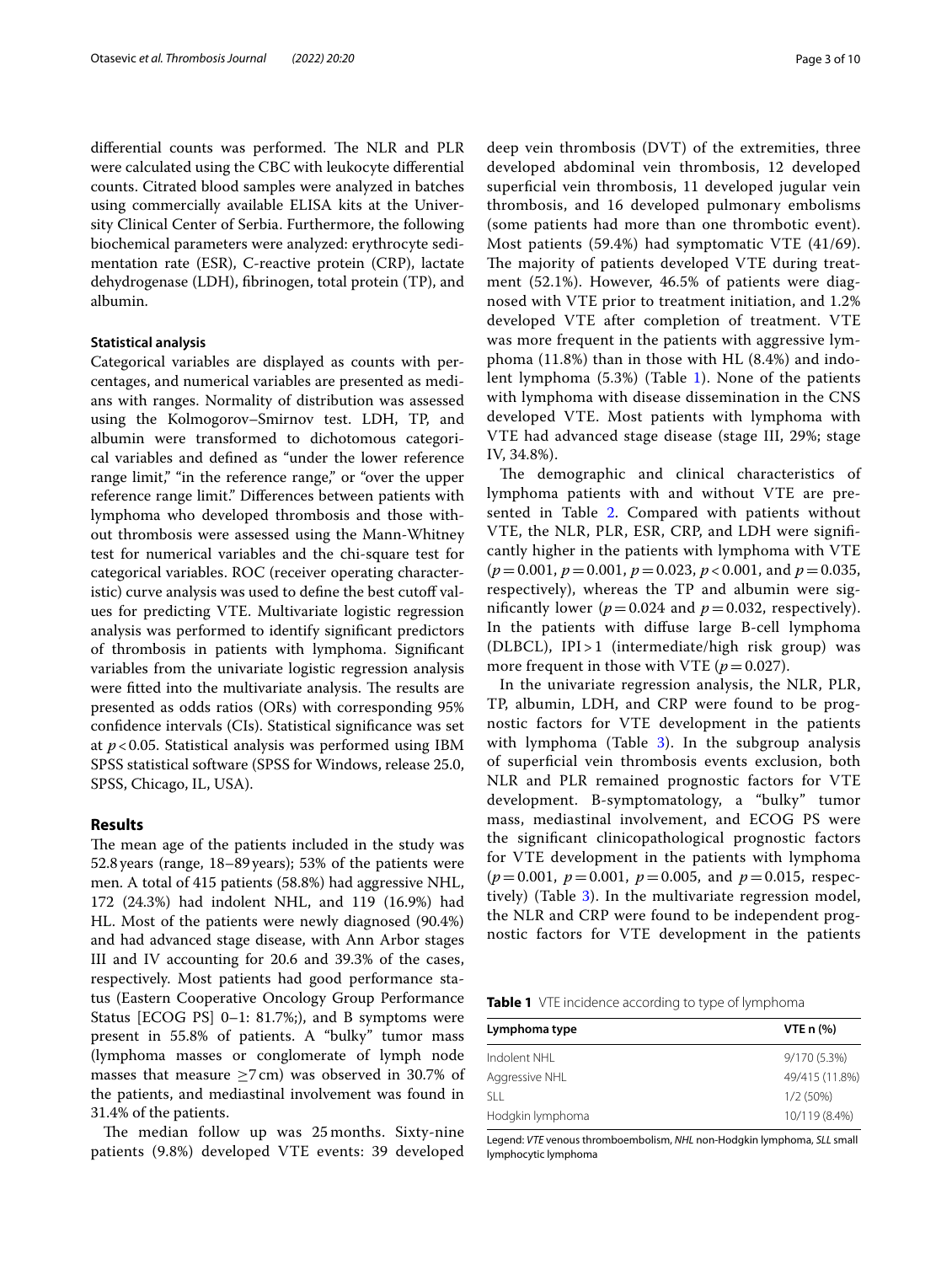| Characteristic                               | Lymphoma patients without VTE | Lymphoma patients with VTE | p       |  |
|----------------------------------------------|-------------------------------|----------------------------|---------|--|
| Age, median (range)                          | $56(18-87)$                   | 54 (19-89)                 | 0.898   |  |
| Men/women                                    | 337/300                       | 37/32                      | 0.900   |  |
| Hemoglobin, g/L, median (range)              | $124(51 - 172)$               | $117(87 - 141)$            | 0.017   |  |
| Leukocytes, $\times 10^9$ /L, median (range) | $7.4(0.4-28.5)$               | $8.5(4.6 - 16.6)$          | 0.132   |  |
| Platelets, $\times 10^9$ /L, median (range)  | 248 (29-613)                  | 283 (103-678)              | 0.034   |  |
| NLR, median (range)                          | $2.7(0.2 - 32.5)$             | $3.79(0.7 - 160.5)$        | 0.001   |  |
| PLR, median (range)                          | $10.1(0.3 - 193.3)$           | 14.5 (483.3)               | 0.001   |  |
| ESR, mm/h, median (range)                    | $26(2-150)$                   | $38(2 - 150)$              | 0.023   |  |
| CRP, mg/L, median (range)                    | $9.9(0.1 - 274.6)$            | 30.6 (0.8-251.8)           | < 0.001 |  |
| Fibrinogen, mg/L, median (range)             | $5.3(1-13.2)$                 | $5.7(1.9 - 11.8)$          | 0.351   |  |
| LDH > reference range limit, n (%)           | 187 (30.4)                    | 32 (50.8)                  | 0.001   |  |
| $TP$ < reference range limit, n $(\%)$       | 258 (40.5)                    | 39 (56.6)                  | 0.024   |  |
| Albumin < reference range limit, n (%)       | 70(11)                        | 15(21.2)                   | 0.032   |  |
| B symptomatology, n (%)                      | 360 (56.6)                    | 52 (75.4)                  | 0.001   |  |
| "Bulky" tumor mass, n (%)                    | 182 (28.5)                    | 34 (49.3)                  | < 0.001 |  |
| Extranodal localization, n (%)               | 368 (57.8)                    | 35(50.7)                   |         |  |
| Mediastinal involvement, n (%)               | 189 (29.6)                    | 32(46.4)                   |         |  |
| $ P  > 1, n$ (%)                             | 153 (52.0)                    | 27(71.1)                   | 0.027   |  |

<span id="page-3-0"></span>**Table 2** Demographic and clinical characteristics of lymphoma patients with and without VTE

Legend: *VTE* venous thromboembolism, *min* minimum, *max* maximum, *NLR* neutrophil to lymphocyte ratio, *PLR* platelet to lymphocyte ratio, *ESR* erythrocyte sedimentation rate, *CRP* C-reactive protein, *LDH* lactate dehydrogenase, *TP* total proteins, *IPI* international prognostic index (calculated for DLBCL)

<span id="page-3-1"></span>**Table 3** Univariate regression models of TP, albumin, LDH, CRP, ESR, NLR, PLR, B-symptomatology, "bulky" tumor mass, mediastinal involvement by tumor mass and ECOG PS

| Variable                | р     | <b>OR</b> | 95% CI for OR |
|-------------------------|-------|-----------|---------------|
| TP                      | 0.026 | 1.91      | $1.08 - 3.39$ |
| Albumin                 | 0.036 | 2.16      | $1.05 - 4.46$ |
| <b>IDH</b>              | 0.001 | 2.368     | 1.404-3.995   |
| <b>CRP</b>              | 0.008 | 2.75      | 1.29-5.84     |
| <b>FSR</b>              | 0.18  | 1.76      | $0.78 - 4.02$ |
| NI R                    | 0.001 | 2.5       | 1.48-4.21     |
| PI R                    | 0.003 | 2.24      | $1.31 - 3.83$ |
| B-symptomatology        | 0.001 | 2.64      | 1.49-4.67     |
| "Bulky" tumor mass      | 0.001 | 2.43      | $1.47 - 4.01$ |
| Mediastinal involvement | 0.005 | 2.05      | $1.24 - 3.39$ |
| <b>ECOG PS</b>          | 0.015 | 1.99      | $1.14 - 3.5$  |

Legend: *OR* odds ratio, *CI* confdence interval, *TP* total proteins, *LDH* lactate dehydrogenase, *CRP* C-reactive protein, *ESR* erythrocyte sedimentation rate, *NLR* neutrophil to lymphocyte ratio, *PLR* platelet to lymphocyte ratio, *ECOG PS* Eastern Oncology Cooperative Group Performance Status

with lymphoma ( $p = 0.046$ , OR = 1.043, 95% CI: 1.001– 1.087 and *p*=0.024, OR=1.007, 95% CI: 1.001–1.013, respectively).

The ROC curve analysis demonstrated the following sensitivity and specifcity values of NLR, PLR and CRP in predicting VTE  $(Sn=65.2\% , Sp=57.1\%$  for NLR; Sn=69.6%, Sp=49.7% for PLR; and Sn=71.7%, Sp=6[3](#page-6-0).7% for CRP)  $(p = 0.001$  for all) (Figs. [1,](#page-4-0) [2](#page-5-0) and 3). A high NLR was defned as an NLR of 3 or higher, a high PLR as a PLR of 10 or higher, and a high CRP level as  $CRP > 20$  mg/L. The Khorana score for previously defined cut-off values for high risk  $(\geq 3)$  were Sn=11.6% and  $Sp = 88.0\%$  in our study.

There was no difference in the use of thromboprophylaxis between the patients with lymphoma with and without VTE (13% vs. 18.4%, *p*=0.268).

A poor therapeutic response to chemotherapy and immunotherapy was associated with the development of VTE  $(p=0.011)$ . Complete remission was less frequent in the patients with lymphoma who developed VTE than in those who did not develop VTE (36.9% vs. 53.6%,  $p = 0.011$ ). The patients receiving intensive firstline or "salvage" chemotherapeutic regimens experienced a higher VTE rate than did those treated with standard frst-line therapy regimens, such as R-CHOP, CHOP, and ABVD (18.2% vs 7.3%,  $p < 0.001$ ).

## **Discussion**

In the study we aimed to evaluate the correlation between infammatory markers and the risk of VTE development in a cohort of patients with lymphoma, and assess the relationship between VTE and treatment course in those patients. Our analysis found that the infammatory markers correlated well with the risk for VTE development in patients with lymphoma, with NLR and CRP being the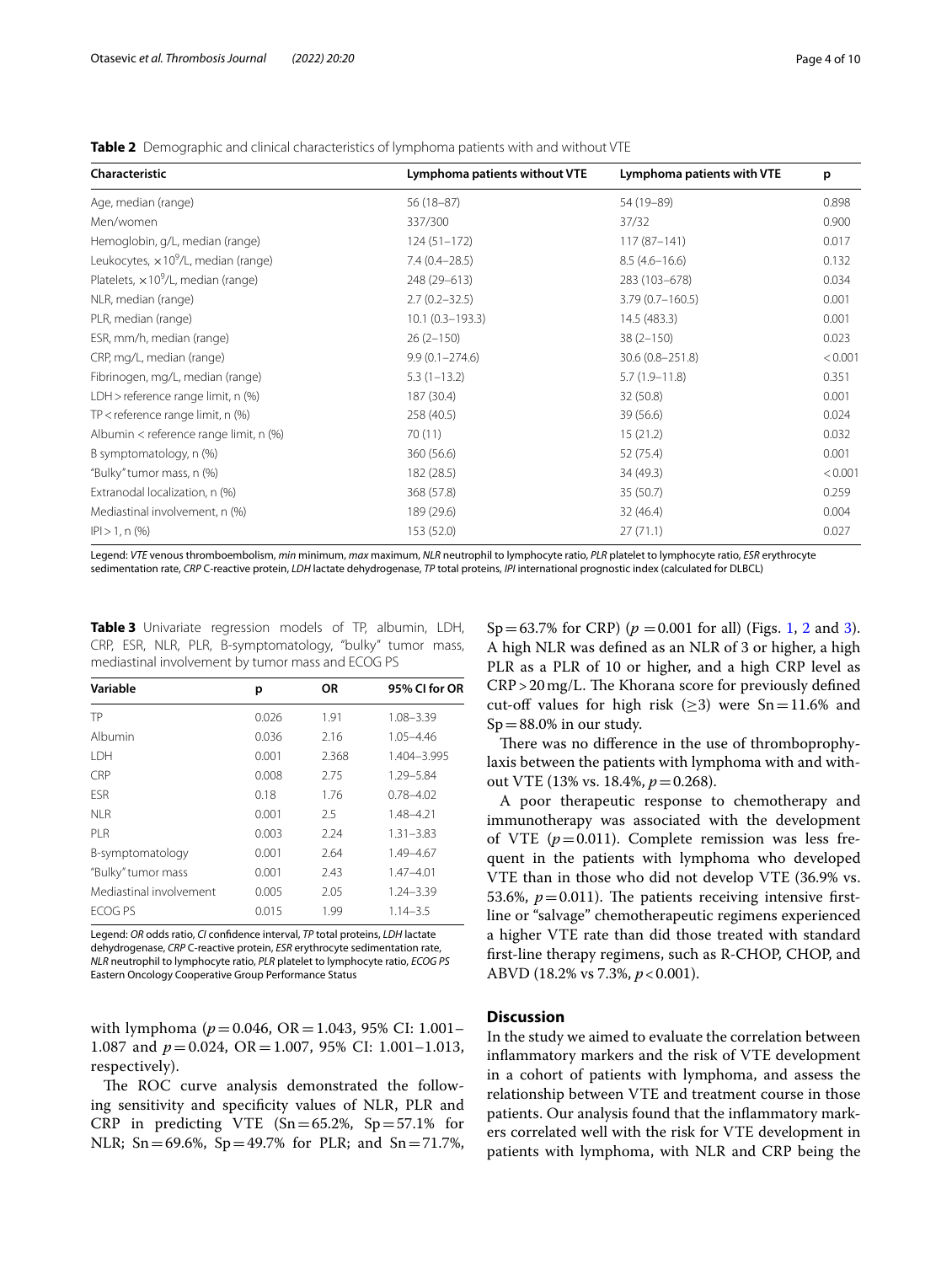

<span id="page-4-0"></span>most accurate VTE predictive markers. Furthermore, we identified that an insufficient therapeutic response to (immuno) chemotherapy was a risk factor for VTE in the patients with lymphoma. Summarizing, immune dysregulation in lymphoma settings has a substantial impact on VTE occurrence.

In our study of patients with diferent types of lymphoma, the rate of VTE development was 9.8%. In a meta-analysis by Caruso et al., [[21\]](#page-8-18) which included 18,018 patients with lymphoma, the rate of VTE development was 6.4%. In that study, a higher rate of VTE development was observed in patients with NHL than in those with HL. In a study by Mahajan et al., [[22\]](#page-8-19) the cumulative 2-year incidences of acute VTE were 2.1, 4.8, and 4.5% in patients with low-grade, intermediate/aggressive, and high-grade lymphomas, respectively. Two studies [\[23](#page-8-20), [24\]](#page-8-21) focusing only on DLBCL found that the rate of VTE development was 11 and 11.1%, respectively. In a study examining the frequency of VTE in patients with cancer, Khorana et al. [[25](#page-8-22)] observed that 4.8% of patients with NHL developed VTE, whereas 4.6% of those with HL developed VTE. In the study by Antic et al., [\[26\]](#page-8-23) the rates of VTE development among patients with lymphoma were 5.3% in the derivation cohort and 5.8% in the validation cohort. In a recently published article [[27\]](#page-8-24) focusing on DLBCL and follicular lymphoma, the reported rate of VTE development was 13.4%. These observed variations in the VTE rate among patients with lymphoma are notable and may be caused by several factors, including focusing on distinctive types of lymphoma, study methodology (e.g., retrospective vs. prospective), and publication time (more recent studies have been dedicated to CAT). Our results are similar to those from studies focusing only on aggressive lymphoma, which is in accordance with the fact that more than half of our study population had aggressive lymphoma. In our cohort of patients with lymphoma with disease dissemination in the CNS, we have not observed any VTE. There are various causes that may have impacted the result. Just under 60% of patients with lymphoma with CNS disease were in satisfactory performance status at the time of therapy initiation. Moreover, during the last three years covered by the study, almost 70% of the patients were administered thromboprophylaxis, demonstrating higher adherence to the thromboprophylaxis guidelines in this specifc subgroup of patients with lymphoma.

In our study, the NLR, PLR, ESR, CRP, and LDH were signifcantly higher in the patients with lymphoma with VTE than in those without VTE, whereas the TP and albumin were signifcantly lower in the patients with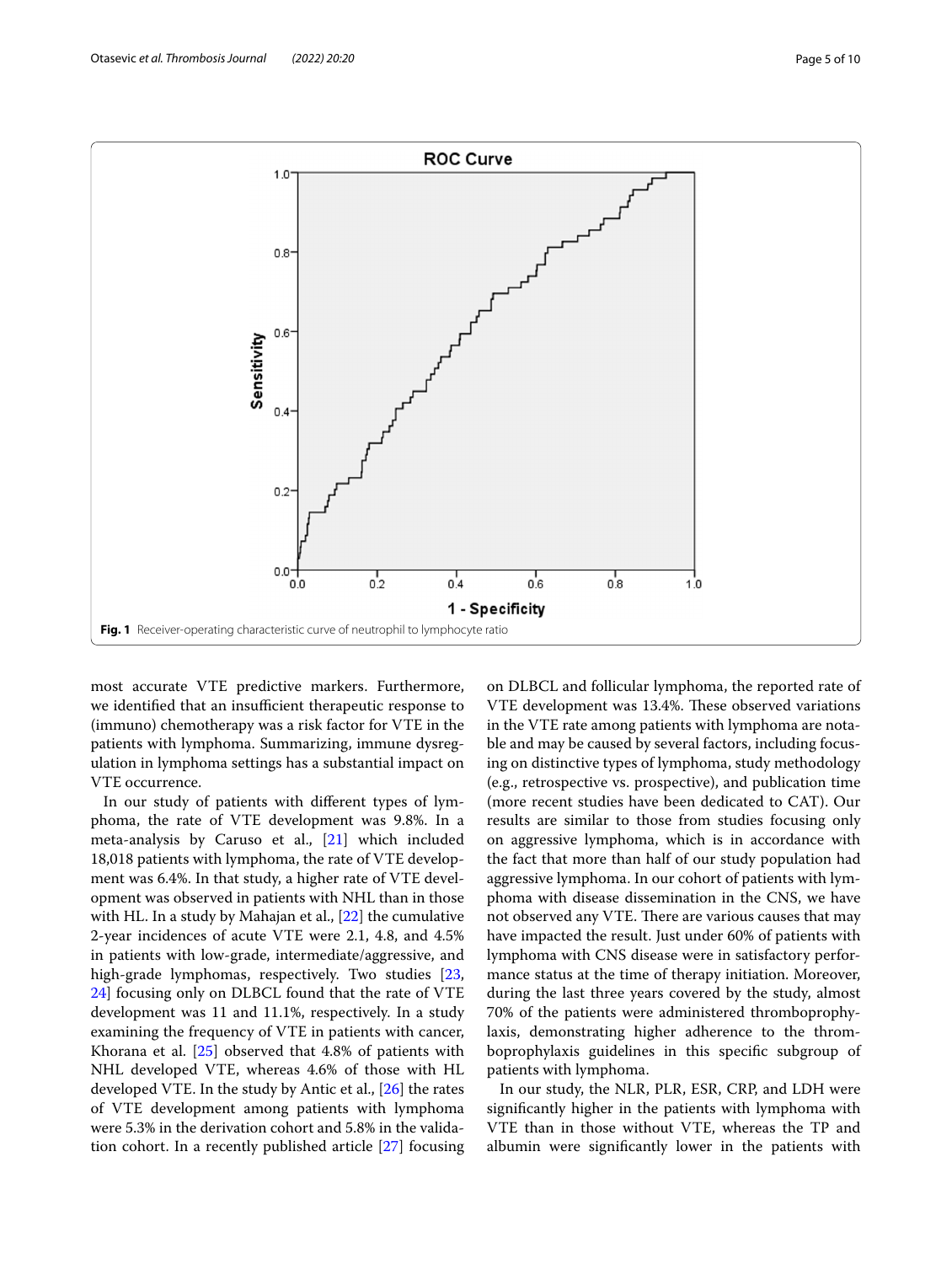

<span id="page-5-0"></span>lymphoma with VTE than in those without VTE. The ROC curve analysis indicated acceptable specifcity and sensitivity values of the NLR, PLR, and CRP in predicting VTE in the patients with lymphoma. In particular, the univariate regression analysis indicated that the NLR, PLR, TP, albumin, LDH, and CRP were prognostic factors for VTE development in the patients with lymphoma. However, the multivariate regression model demonstrated that only the NLR and CRP were independent prognostic factors for VTE development. Tumor-associated neutrophils have notable role in cancer microenvironment and serve as link between malignancy and infammation, infuencing cancer progression through several complex mechanisms. These mechanisms include mobilization of neutrophils from bone marrow towards tumor sites (mainly by CXCR2 axis), active participation in tumor microenvironment (release of reactive oxygen species and secretion of pro-tumor cytokines and chemokines) [[28](#page-8-25)]. Likewise, platelets widely interact with tumor cells, whilst they have signifcant role in infammation by releasing numerous infammatory mediators, such as PF4 (CXCL4), P-selectin, and CD40L [\[29](#page-8-26)]. Both the NLR and PLR have been used as prognostic markers in a variety of pathological conditions, including sepsis, lupus erythematosus, and solid tumors [[30](#page-8-27)]. Additionally, the NLR and PLR have been suggested as adverse prognostic markers in patients with DLBCL [[31](#page-8-28)] and mantle cell lymphoma  $[32]$  $[32]$ . However, some studies have found conficting results [[33\]](#page-8-30). Regarding the association between the NLR and PLR with thrombotic events, some previous studies have shown the predictive power of the NLR and PLR for VTE development [[16,](#page-8-13) [34](#page-9-0)]. In contrast, Artoni et al. [\[35](#page-9-1)] could not fnd an association between the NLR and PLR and an increased risk of VTE or cerebral vein thrombosis. To the best of our knowledge, there are no published studies on using the NLR and PLR to assess the risk of VTE in patients with lymphoma. Intermediate/high risk score of IPI in patients with DLBCL was signifcantly more frequent in the patients who developed VTE, comparing to those without VTE, which is in line with the recently published data [\[36](#page-9-2)].

An increasing number of studies aim to assess the relationship between infammation and thrombosis, as well as the specifc mechanisms underlying this relationship. However, the most validated mechanisms are yet to be discovered. The best studied mechanisms that have been shown to trigger thrombosis development or have been frequently observed in patients who develop thrombosis are increased levels of TNF- $\alpha$ , [\[37](#page-9-3)] hyperexpression of IL-6, [\[17](#page-8-14)] neutrophil extracellular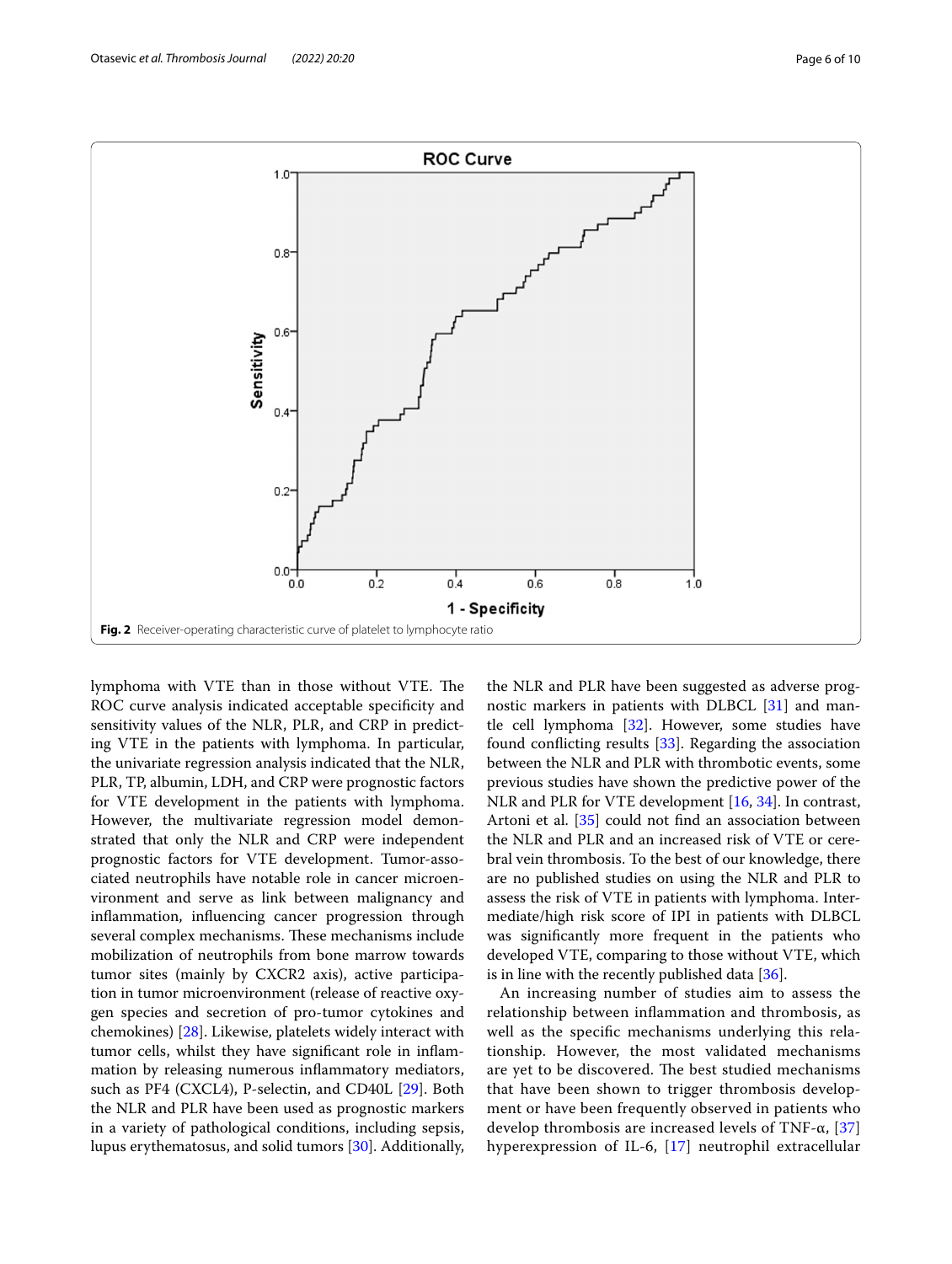

<span id="page-6-0"></span>traps, [[38](#page-9-4)] soluble CD40L, [\[39](#page-9-5)] and microparticles (MPs)  $[40]$  $[40]$ . Kapoor et al.  $[41]$  $[41]$  significantly advanced our understanding of these processes by introducing a fourth element to Virchow's triad-immune dysregulation, naming it the "tetrad of thrombosis." They clearly stressed that there was a sufficient amount of evidence supporting the impact of immune dysregulation on the pathophysiology of thrombosis. A few studies identifed higher CRP levels in patients with VTE (mainly DVT), [\[42\]](#page-9-8) whereas the study by Antic et al. [\[43](#page-9-9)] published results similar to ours, showing the efect of a broad infammatory and hemostatic biomarker spectrum (including D-dimer, Factor XIIIa, von Willebrand factor, TNF-α, protein S, β2Glycoprotein I, MPs, urokinase-like plasminogen activator, fbronectin, and plasminogen activator inhibitor type 1).

Similar to the results of previous studies, [\[21](#page-8-18), [22](#page-8-19), [44\]](#page-9-10) we found that the patients with advanced stage disease more frequently developed VTE. However, this was not statistically signifcant. A "bulky" tumor mass, mediastinal involvement, and ECOG PS were identifed as prognostic factors for VTE development in patients with lymphoma using the univariate analysis. A large mediastinal tumor mass is an important risk factor for the development of VTE, mainly due to the mechanical compression of blood vessels and consequent narrowing of the lumen [\[45](#page-9-11), [46](#page-9-12)]. Performance status is included in newer VTE risk assessment models, underlining its importance in VTE development [[26,](#page-8-23) [46](#page-9-12)]. Immobility has been recognized as a contributing factor for VTE development. It is of particular importance in patients with CNS lymphoma, as they have a strikingly high rate of VTE development (up to 59.5%) [\[47](#page-9-13)].

In our cohort, the patients with aggressive lymphoma had a higher rate of VTE development (11.8%) than did those with indolent lymphoma (5.3%) and HL (8.4%). Aggressive histology is predisposed to complicate the clinical course of lymphoma due to VTE occurrence [[21](#page-8-18), [22,](#page-8-19) [27](#page-8-24), [44,](#page-9-10) [46,](#page-9-12) [48](#page-9-14)]. However, one large study by Sanflippo et al. [\[49](#page-9-15)] concluded that the VTE risk for DLBCL was lowered after adjusting for additional risk factors. In general, aggressive lymphomas have higher proliferation rate that enables them to advance promptly and to obtain VTE risk factors more rapidly ("bulky" tumor mass, extranodal localizations, poor performance status), consequently increasing the risk for VTE development.

Complementary to our results, the predominant timing of VTE occurrence in patients with lymphoma was prior to or within three months from initiation of specific hematologic treatment  $[45, 50, 51]$  $[45, 50, 51]$  $[45, 50, 51]$  $[45, 50, 51]$  $[45, 50, 51]$  $[45, 50, 51]$ . These data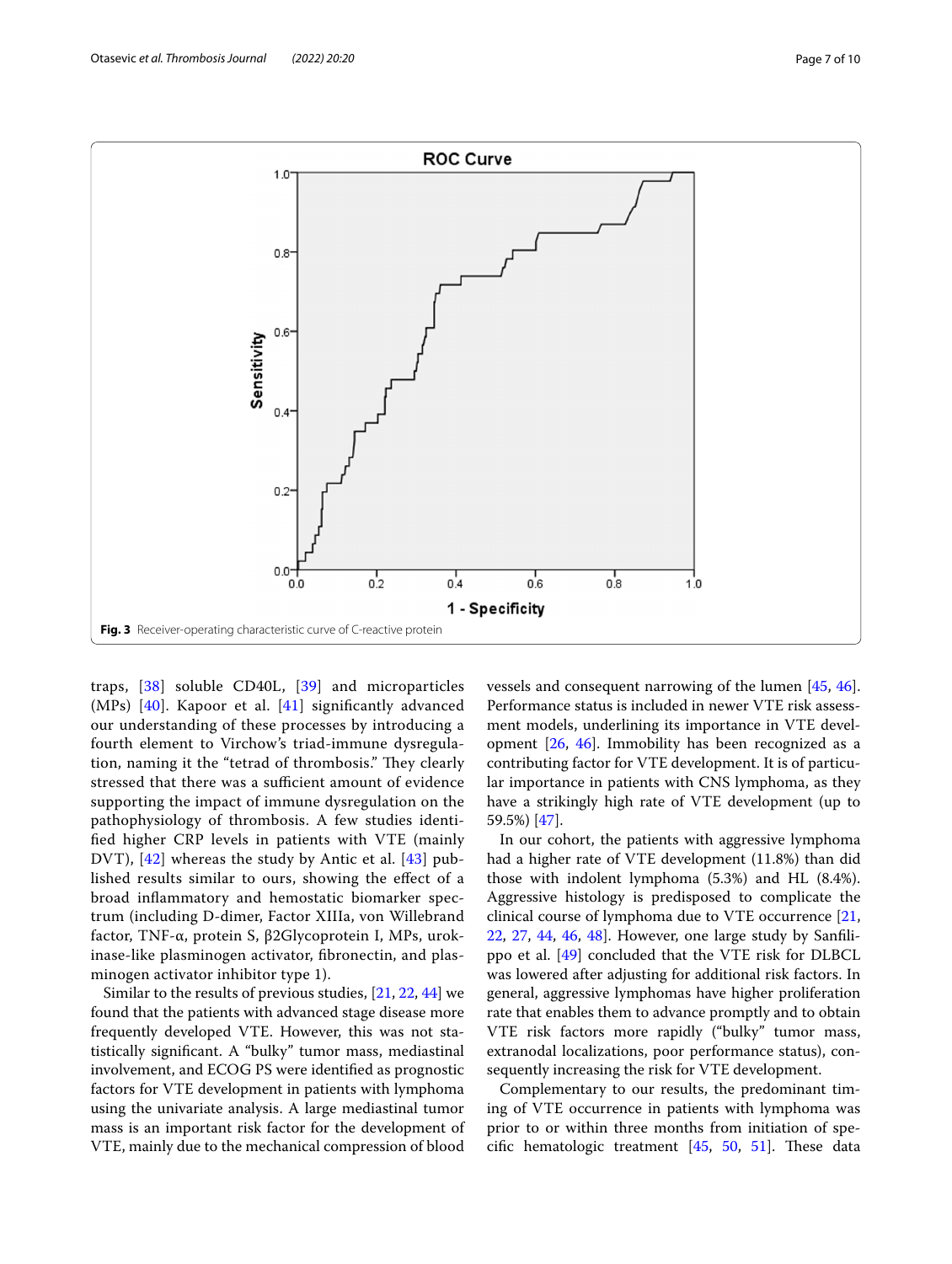draw attention to the role of thromboprophylaxis, which remains underused in cancer patients [\[26](#page-8-23), [52\]](#page-9-18). Considering the absence of statistical signifcance for thromboprophylaxis between the patients with lymphoma with and without VTE, our data confrmed the underutilization of thromboprophylaxis. There are several reasons why thromboprophylaxis continues to be underused in patients with lymphoma: the lack of reliable and widely accepted usage of a VTE risk assessment model for this heterogeneous patient population, lack of prospective studies with risk stratifcation and randomization for thromboprophylaxis, [[48](#page-9-14)] excessively diverse data throughout the literature concerning this topic, and overestimation of bleeding risk combined with anticoagulant therapy in cancer patients by clinicians. Further disease specifc and appropriately designed clinical trials on thromboprophylaxis are required to achieve high quality evidence to ameliorate clinical guidelines.

Importantly, the patients with lymphoma who achieved unsatisfactory therapeutic responses were more susceptible to VTE development. This finding is in accordance with published data that confrmed the connection between aggressive lymphoma and advanced stage disease, resulting in shorter overall survival (OS) and a higher mortality rate [[22,](#page-8-19) [44](#page-9-10), [45](#page-9-11), [53\]](#page-9-19). However, one study [[54\]](#page-9-20) did not observe an OS difference between the patients with lymphoma with and without VTE. The biology of aggressive lymphoma leads to aggravate clinical course. Moreover, immune dysregulation in patients with aggressive lymphoma subtypes is probably impaired to a greater extent, which contributes to the risk for VTE occurrence.

In our study, the patients receiving intensive frst-line or "salvage" chemotherapeutic regimens experienced a higher rate of VTE development than those treated with standard frst-line therapy regimens (R-CHOP, CHOP, and ABVD). Chemotherapy itself is known to be a risk factor for VTE development  $[3, 46]$  $[3, 46]$  $[3, 46]$  $[3, 46]$  $[3, 46]$ . The incidence of VTE was higher in the patients with lymphoma treated with dose-intense regimens [[55](#page-9-21)]. Furthermore, anthracycline drugs were associated with an increased risk of VTE [[27,](#page-8-24) [49](#page-9-15)]. Intensive frst-line therapeutic regimens are used to treat more aggressive lymphoma subtypes, and both intensive regimens and aggressive subtypes are potential risk factors for VTE development. Relapsing lymphomas are inclined to follow a more aggressive clinical course, primarily due to the disease biology and development of resistant features. Consequently, those patients are treated with more intensive, so-called "salvage," chemotherapeutic regimens. These patients frequently have other VTE risk factors, such as poor performance status and advanced stage disease, which signifcantly increase the risk of VTE development.

Corresponding to several previous fndings, [[56,](#page-9-22) [57](#page-9-23)] the Khorana score has not demonstrated satisfactory thrombotic prediction performance in the patients with lymphoma. Therefore, the paradigm of shifting towards disease specifc risk assessment models (RAMs) increasingly prevail in recent years in the lymphoma feld as well.

Our study has several limitations. The main limitation is the heterogeneity of the study population, which possibly might have afected the results and subsequent conclusions. The impact of VTE onto survival rates of lymphoma patients was out of scope in this study. Perhaps, that would further contribute to the assessment of actual clinical impact of VTE in patients with lymphoma.

# **Conclusions**

In conclusion, immune activation represents a distinctive feature of lymphomas, especially aggressive lymphomas. Dysregulation of infammation plays an important role in VTE development in patients with lymphoma. The findings of this study demonstrated that easily and widely accessible simple parameters that reflect the level of infammation have the ability to identify patients with lymphoma at risk for VTE who may be candidates for thromboprophylaxis. In addition, the possible use of anti-infammatory drugs in this specifc group of patients would extend the tools for VTE prophylaxis. Further studies are required to better understand VTE in lymphoma settings and the utilization of these infammatory markers in VTE risk assessment.

#### **Abbreviations**

VTE: Venous thromboembolism; CAT: Cancer-associated thrombosis; WBC: White blood cell; CRP: C-reactive protein; NLR: Neutrophil-to-lymphocyte ratio; PLR: Platelet-to-lymphocyte ratio; NHL: Non-Hodgkin lymphoma; HL: Hodgkin lymphoma; CLL: Chronic lymphocytic leukemia; UCCS: University Clinical Center of Serbia; CNS: Central nervous system; CBC: Complete blood count; ESR: Erythrocyte sedimentation rate; LDH: Lactate dehydrogenase; TP: Total protein; ROC: Receiver operating characteristic; OR: Odds ratio; CI: Confdence intervals; ECOG PS: Eastern Cooperative Oncology Group Performance Status; DVT: Deep vein thrombosis; DLBCL: Difuse large B-cell lymphoma; TNF-α: Tumor necrosis factor-alpha; MP: Microparticles; OS: Overall survival.

#### **Supplementary Information**

The online version contains supplementary material available at [https://doi.](https://doi.org/10.1186/s12959-022-00381-3) [org/10.1186/s12959-022-00381-3](https://doi.org/10.1186/s12959-022-00381-3).

**Additional fle 1**

#### **Acknowledgments**

Not applicable.

#### **Authors' contributions**

Vladimir Otasevic – frst author of the manuscript. Biljana Mihaljevic – review of the manuscript, helped with introduction and discussion part. Natasa Milic – statistical analysis, methods and provided important ideas and solutions. Dejana Stanisavljevic – statistical analysis and methods. Vojin Vukovic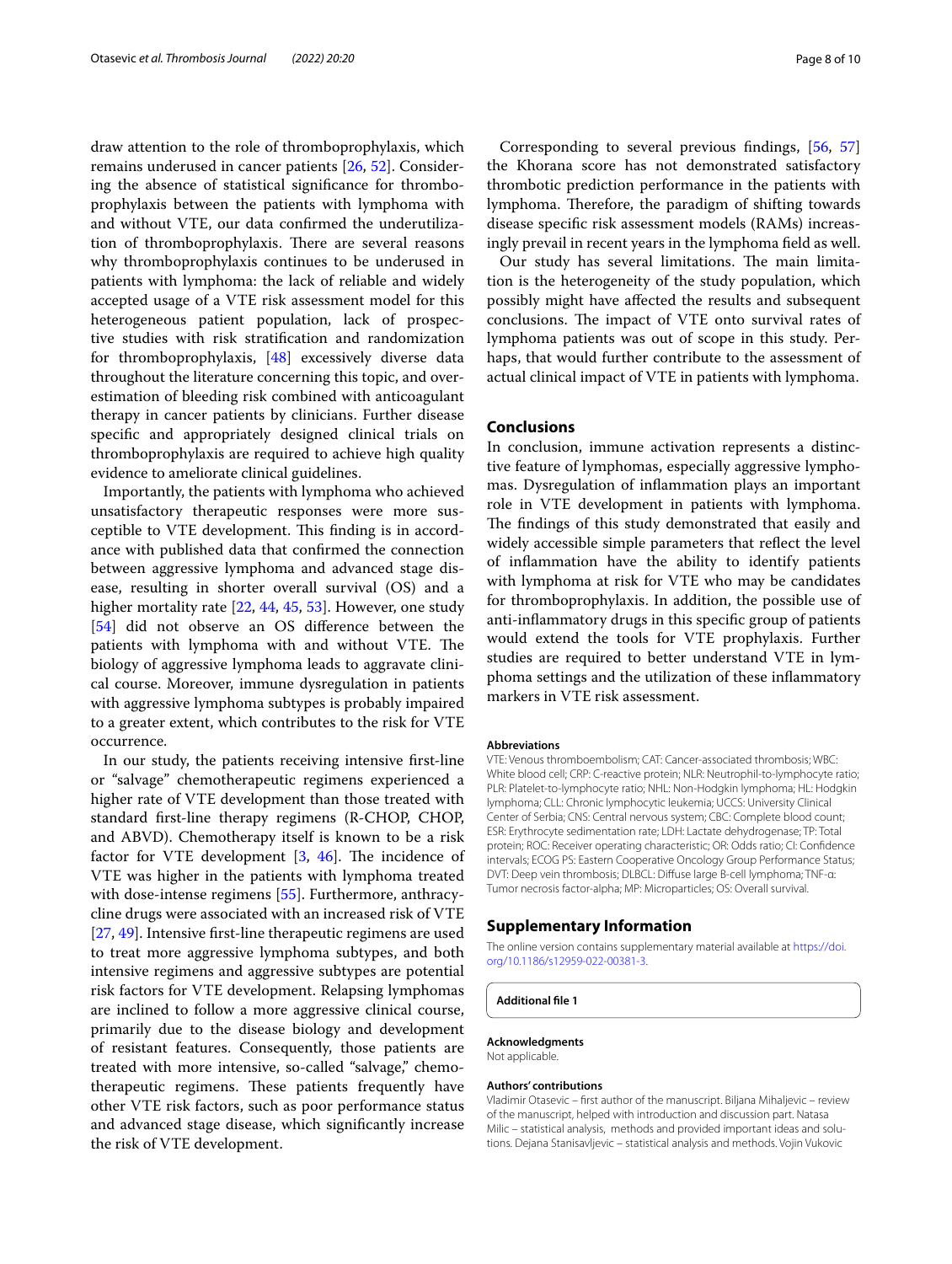– discussion reviewer, added few signifcant ideas. Kristina Tomic – introduction and supplements author. Jawed Fareed – article review, helped with several important improvements to the manuscript. Darko Antic – the leader of the project. All authors reviewed the manuscript. The author(s) read and approved the fnal manuscript.

#### **Funding**

Not applicable.

#### **Availability of data and materials**

The datasets used and analysed during the current study are available from the corresponding author on reasonable request.

#### **Declarations**

**Ethics approval and consent to participate** Mentioned in the manuscript.

#### **Consent for publication**

Not applicable.

#### **Competing interests**

Authors declare no confict of interest.

#### **Author details**

<sup>1</sup> Lymphoma Center, Clinic for Hematology, University Clinical Center of Serbia, Belgrade, Serbia. <sup>2</sup> Faculty of Medicine, University of Belgrade, Belgrade, Serbia.<br><sup>3</sup> Institute for Medical Statistics and Informatics. Eaculty of Medicine. University <sup>3</sup> Institute for Medical Statistics and Informatics, Faculty of Medicine, University of Belgrade, Belgrade, Serbia. <sup>4</sup> Loyola University Medical Center, Maywood, USA.

#### Received: 27 October 2021 Accepted: 12 April 2022 Published online: 19 April 2022

#### **References**

- <span id="page-8-0"></span>Mukai M, Oka T. Mechanism and management of cancer-associated thrombosis. J Cardiol. 2018;72(2):89–93.
- <span id="page-8-1"></span>2. Blom JW, Doggen CJM, Osanto S, Rosendaal FR. Malignancies, prothrombotic mutations, and the risk of venous thrombosis. JAMA. 2005;293(6):715–22.
- <span id="page-8-2"></span>3. Khorana AA, Francis CW, Culakova E, Kuderer NM, Lyman GH. Thromboembolism is a leading cause of death in cancer patients receiving outpatient chemotherapy. JTH England. 2007;5:632–4.
- <span id="page-8-3"></span>4. Donnellan E, Khorana AA. Cancer and venous thromboembolic disease: a review. Oncologist. 2017;22(2):199–207.
- <span id="page-8-4"></span>5. Gussoni G, Foglia E, Frasson S, Casartelli L, Campanini M, Bonfanti M, et al. Real-world economic burden of venous thromboembolism and antithrombotic prophylaxis in medical inpatients. Thromb Res. 2013;131(1):17–23.
- <span id="page-8-5"></span>6. Armitage JO, Gascoyne RD, Lunning MA, Cavalli F. Non-Hodgkin lymphoma. Lancet (London, England). 2017;390(10091):298–310.
- <span id="page-8-6"></span>7. Makgoeng SB, Bolanos RS, Jeon CY, Weiss RE, Arah OA, Breen EC, et al. Markers of immune activation and infammation, and non-Hodgkin lymphoma: a Meta-analysis of prospective studies. JNCI Cancer Spectr. 2018;2(4):1–13.
- <span id="page-8-7"></span>8. Carbone A, Tripodo C, Carlo-Stella C, Santoro A, Gloghini A. The role of infammation in lymphoma. Adv Exp Med Biol. 2014;816:315–33.
- <span id="page-8-8"></span>9. Koch A, Meesters MI, Scheller B, Boer C, Zacharowski K. Systemic endotoxin activity correlates with clot formation: an observational study in patients with early systemic infammation and sepsis. Crit Care. 2013;17(5):R198.
- <span id="page-8-9"></span>10. Ahsen A, Ulu MS, Yuksel S, Demir K, Uysal M, Erdogan M, et al. As a new infammatory marker for familial Mediterranean fever: neutrophil-tolymphocyte ratio. Infammation. 2013;36(6):1357–62.
- <span id="page-8-10"></span>11. Kumarasamy C, Sabarimurugan S, Madurantakam RM, Lakhotiya K, Samiappan S, Baxi S, et al. Prognostic signifcance of blood infammatory biomarkers NLR, PLR, and LMR in cancer—a protocol
- 12. Tamhane UU, Aneja S, Montgomery D, Rogers E-K, Eagle KA, Gurm HS. Association between admission neutrophil to lymphocyte ratio and outcomes in patients with acute coronary syndrome. Am J Cardiol. 2008;102(6):653–7.
- 13. Templeton AJ, McNamara MG, Šeruga B, Vera-Badillo FE, Aneja P, Ocaña A, et al. Prognostic role of neutrophil-to-lymphocyte ratio in solid tumors: a systematic review and meta-analysis. J Natl Cancer Inst. 2014;106(6):dju124.
- <span id="page-8-11"></span>14. Zhou X, Du Y, Huang Z, Xu J, Qiu T, Wang J, et al. Prognostic value of PLR in various cancers: a meta-analysis. PLoS One. 2014;9(6):e101119.
- <span id="page-8-12"></span>15. Wang Q, Ma J, Jiang ZML. Prognostic value of neutrophil-to-lymphocyte ratio and platelet-to-lymphocyte ratio in acute pulmonary embolism: a systematic review and meta-analysis. Int Angiol. 2018;37:4–11.
- <span id="page-8-13"></span>16. Farah R, Nseir W, Kagansky D, Khamisy-Farah R. The role of neutrophillymphocyte ratio, and mean platelet volume in detecting patients with acute venous thromboembolism. J Clin Lab Anal. 2020;34(1):e23010.
- <span id="page-8-14"></span>17. Vazquez-Garza E, Jerjes-Sanchez C, Navarrete A, Joya-Harrison J, Rodriguez D. Venous thromboembolism: thrombosis, infammation, and immunothrombosis for clinicians. J Thromb Thrombolysis. 2017;44(3):377–85.
- <span id="page-8-15"></span>18. Colling ME, Tourdot BE, Kanthi Y. Infammation, infection and venous thromboembolism. Circ Res. 2021;128(12):2017–36.
- <span id="page-8-16"></span>19. Bauer AT, Gorzelanny C, Gebhardt C, Pantel K, Schneider SW. Interplay between coagulation and infammation in cancer: limitations and therapeutic opportunities. Cancer Treat Rev. 2022;102:102322.
- <span id="page-8-17"></span>20. Engelmann B, Massberg S. Thrombosis as an intravascular efector of innate immunity. Nat Rev Immunol. 2013;13(1):34–45.
- <span id="page-8-18"></span>21. Caruso V, Di Castelnuovo A, Meschengieser S, Lazzari MA, de Gaetano G, Storti S, et al. Thrombotic complications in adult patients with lymphoma: a meta-analysis of 29 independent cohorts including 18 018 patients and 1149 events. Blood. 2010;115(26):5322–8.
- <span id="page-8-19"></span>22. Mahajan A, Wun T, Chew H, White RH. Lymphoma and venous thromboembolism: infuence on mortality. Thromb Res. 2014;133(Suppl):S23–8.
- <span id="page-8-20"></span>23. Yokoyama K, Murata M, Ikeda Y, Okamoto S. Incidence and risk factors for developing venous thromboembolism in Japanese with difuse large b-cell lymphoma. Thromb Res. 2012;130(1):7–11.
- <span id="page-8-21"></span>24. Borg IH, Bendtsen MD, Bogsted M, Madsen J, Severinsen MT. Incidence of venous thromboembolism in patients with difuse large B-cell lymphoma. Leuk Lymphoma. 2016;57(12):2771–6.
- <span id="page-8-22"></span>25. Khorana AA, Francis CW, Culakova E, Kuderer NM, Lyman GH. Frequency, risk factors, and trends for venous thromboembolism among hospitalized cancer patients. Cancer. 2007;110(10):2339–46.
- <span id="page-8-23"></span>26. Antic D, Milic N, Nikolovski S, Todorovic M, Bila J, Djurdjevic P, et al. Development and validation of multivariable predictive model for thromboembolic events in lymphoma patients. Am J Hematol. 2016;91(10):1014–9.
- <span id="page-8-24"></span>27. Dharmavaram G, Cao S, Sundaram S, Ayyapan S, Boughan K, Gallogly M, et al. Aggressive lymphoma subtype is a risk factor for venous thrombosis. Development of lymphoma – specifc venous thrombosis prediction models. Am J Hematol. 2020;95(8):918–26.
- <span id="page-8-25"></span>28. Wu L, Saxena S, Awaji M, Singh RK. Tumor-associated neutrophils in Cancer: going pro. Cancers (Basel). 2019;11(4):564.
- <span id="page-8-26"></span>29. Thomas MR, Storey RF. The role of platelets in infammation. Thromb Haemost. 2015;114(3):449–58.
- <span id="page-8-27"></span>30. Wang S, Liu H, Wang Q, Cheng Z, Sun S, Zhang Y, et al. Neutrophil-to-lymphocyte ratio and platelet-to-lymphocyte ratio are efective predictors of prognosis in patients with acute mesenteric arterial embolism and thrombosis. Ann Vasc Surg. 2018;49:115–22.
- <span id="page-8-28"></span>31. Wang S, Ma Y, Sun L, Shi Y, Jiang S, Yu K, et al. Prognostic signifcance of pretreatment neutrophil/lymphocyte ratio and platelet/lymphocyte ratio in patients with difuse large B-cell lymphoma. Biomed Res Int. 2018;2018:9651254.
- <span id="page-8-29"></span>32. Haydaroglu SH. Can the prognosis of mantle cell lymphoma be predicted by simple CBC counts? Medicine (Baltimore). 2019;98(30):e16180.
- <span id="page-8-30"></span>33. Azuma Y, Nakaya A, Fujita S, Satake A, Nakanishi T, Tsubokura Y, et al. Neutrophil-to-lymphocyte ratio (NLR) fails to predict outcome of difuse large B cell lymphoma. Leuk Res Rep. 2019;12:100173.